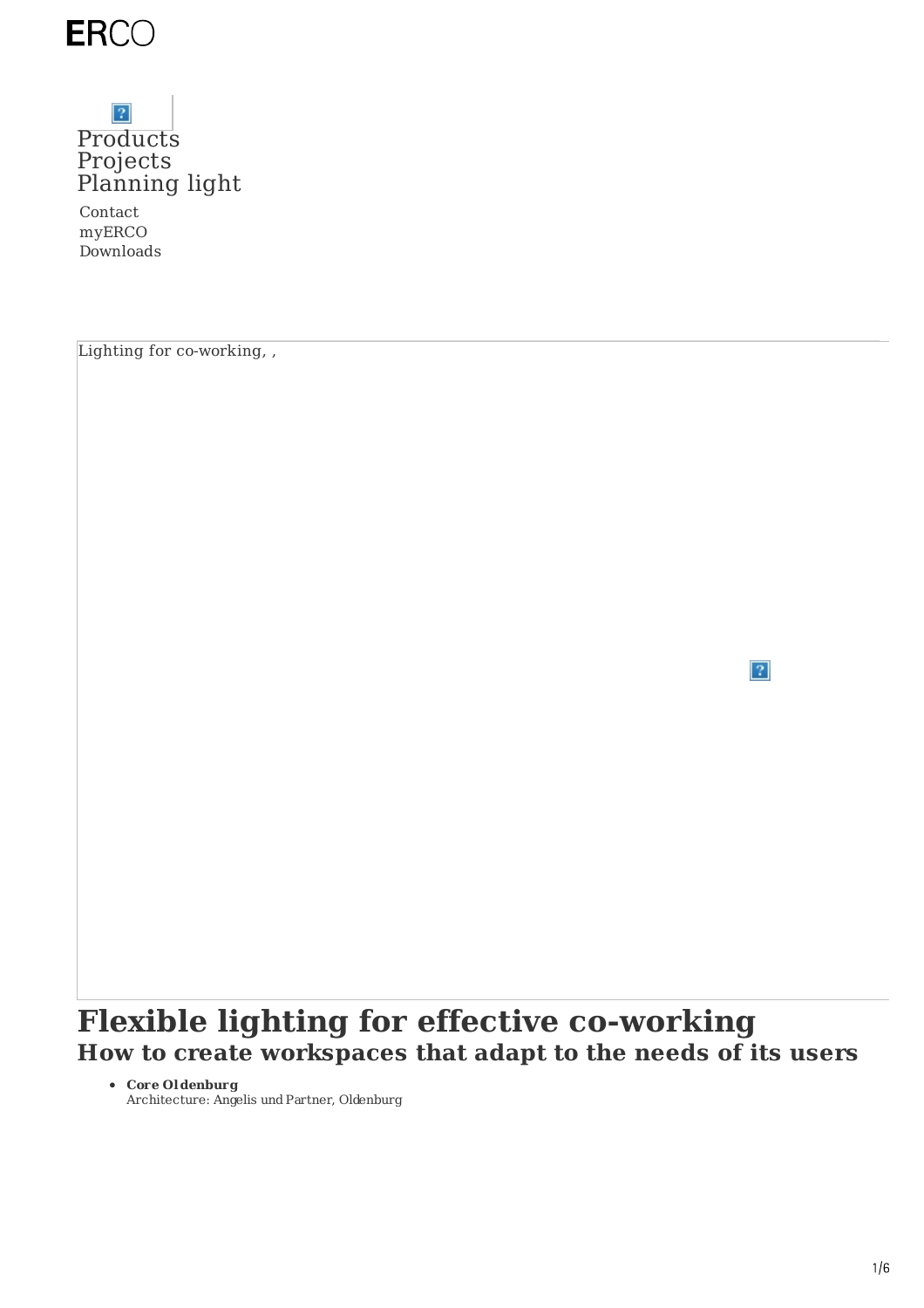

Interior design: Angelis undPartner, Oldenburg, NEU\_FUNDLAND, Oldenburg, NOORD GOOD INTERIOR, Oldenburg Electrical planning: Holger Bartels GmbH, Oldenburg Photography: Lukas Palik, Düsseldorf Place: Oldenburg Country: Germany Website: [www.core-oldenburg.de/](https://www.core-oldenburg.de/)

#### **Fabege/WAW**

Client: Fabege AB, [www.fabege.se/en](https://www.fabege.se/en) Interior design: ABREU Design Studio [www.abreu.se](https://www.abreu.se/) / EgnellAllard Inredningsarkitektur [www.egnellallard.se](https://www.egnellallard.se/) / Söder Design AB Electrical planning: Stockholms Eltjänst Lundén AB / Elbolaget LMJ AB / Lundek Elkonsult AB [www.lundek.se](https://www.lundek.se/) / Elarkitektur AB Lighting design: ABREU Design Studio AB, [www.abreu.se](https://www.abreu.se/) Photography: Gavriil Papadiotis, London Place: Stockholm Country: Sweden Website: [www.fabege.se/en](https://www.fabege.se/en)

**Co-working is the biggest workplace trend of the 21st century, but as the market becomes increasingly competitive, co-working spaces need to work harder than ever to create working environments that are attractive and effective. Particularly now, in the aftermath of the pandemic, they must offer users more flexibility and comfort than working from home, and more opportunities for collaboration than the traditional office. Intelligent lighting systems are key to bringing adaptability to co-working. ERCO offers a range of solutions for creating shared workplaces that can be used in a multitude of different ways.**

Between 2012 and 2020, the number of co-working spaces worldwide rose from 2,000 to 26,000. With the rise of mobile devices, which has fuelled a global trend for remote working, co-working has become a global phenomenon. These flexible workspaces don't only attract self-employed freelancers; they are also used by emerging start-ups and small businesses looking to benefit from a collaborative, creative office culture. And while the Covid-19 pandemic initially led to a decline in demand for co-working, workplace operators are now reporting a huge spike in demand, particularly as more companies are adopting flexible working policies that allow their staff to work in other locations beside the main HQ.

#### **Offering flexibility and control**

The most successful co-working spaces are able to offer their users two things. The first is flexibility; spaces need to be agile enough to enable focus work and group cooperation, as well as more informal discussions over coffee. The second is a sense of ownership; users need to feel in control of their surroundings and empowered to change things as they need to. Furniture can help to achieve both of these aims. With a variety of seating options, adaptable partitions and varied meeting spaces, coworking spaces can take on a range of different moods and configurations. However, changeable furniture layouts mean that the lighting must also be fully adaptable. ERCO downlights for track offer the perfect solution. The luminaires sit in a track rather than being rigidly mounted to the ceiling, so if the arrangement of furniture changes, they can be repositioned without tools in just a few simple steps. Designers can choose between oval wide flood and extra wide flood light distributions: The axially symmetrical oval wide flood distribution can be optimally aligned with the arrangement of workstations, while the rotationally symmetrical extra wide flood distribution ensures good uniformity even with generous, economical luminaire spacing.



[Jilly](https://www.erco.com/en/products/indoor/luminaires-for-track/jilly-6915/) track downlights are among the most versatile in the ERCO collection, designed to adapt to any environment. Instead of creating a blanket light across an entire space, lighting designers can realise optimal and efficient concepts that provide light only in those areas where it is needed. ERCO track downlights offer high visual comfort while providing energy savings. The system also offers maximum flexibility in terms of smart control. Different light scenes can be set up for various types of work activity, and light can be easily switched and dimmed with a [smartphone](https://www.erco.com/en/service/wireless-control-of-erco-luminaires-with-casambi-bluetooth-6998/) or tablet via Casambi Bluetooth. The lighting setup can also integrate sensors to detect daylight and motion, and react accordingly.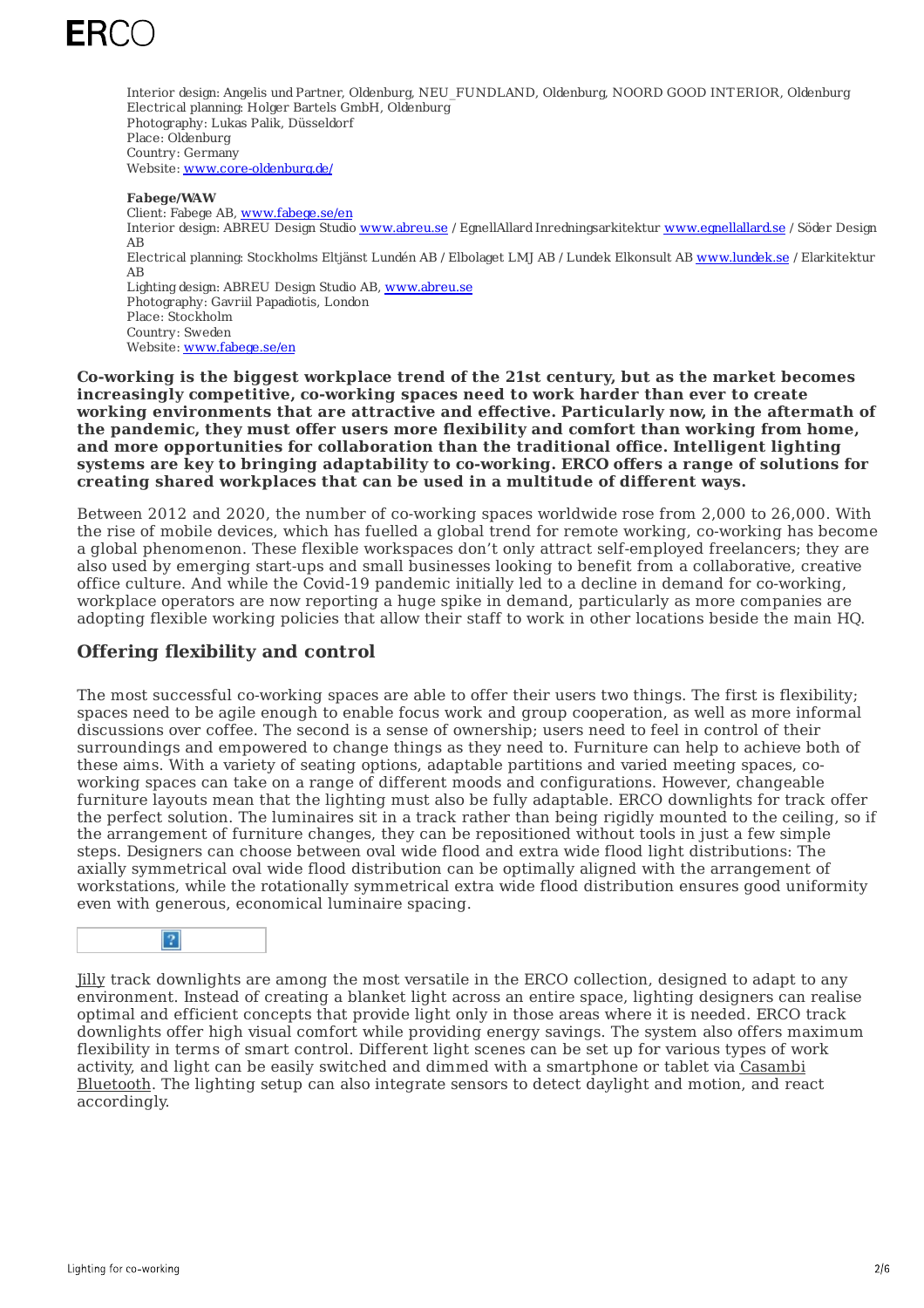



Project: CORE, Oldenburg, Photography: Lukas Palik

Jilly features as part of the smart lighting system for CORE, a new co-working venue in Oldenburg, Germany, which offers a diverse mix of spaces for work and collaboration. Subtle changes in lighting between different zones – for instance, a switch from track lights to spotlights in communal areas like the coffee shop or reception desks – helps to subtly create different moods. The multilayered design also incorporates a variety of desk clusters, meeting spaces and quiet areas, not to mention the market hall at the building's entrance, showing how adaptable lighting can enable unlimited possibilities.



Project: CORE, Oldenburg, Photography: Lukas Palik



Project: CORE, Oldenburg, Photography: Lukas Palik



Project: CORE, Oldenburg, Photography: Lukas Palik



Project: CORE, Oldenburg, Photography: Lukas Palik



Project: CORE, Oldenburg, Photography: Lukas Palik



Project: CORE, Oldenburg, Photography: Lukas Palik



Project: CORE, Oldenburg, Photography: Lukas Palik

The concept of flexible working is pushed even further by Fabege, one of Sweden's largest property companies, with its concept of "work away from work". With four office locations spread across Stockholm, the company has created a co-working-style setup that allows their employees and those of their tenants to choose where they work. Lighting is equally innovative; thanks to a system that also includes Jilly [pendants](https://www.erco.com/en/products/indoor/pendant-luminaires/jilly-linear-6914/) and [Parscan](https://www.erco.com/en/products/indoor/luminaires-for-track/parscan-1473/) spotlights, it was possible to create a dynamic environment reminiscent of cosy cafés, but which is still highly effective for working.



Project: [Fabege](https://www.erco.com/en/projects/work/fabege-work-away-from-work-7045/), Stockholm, Photography: Gavriil Papadiotis



Project: [Fabege](https://www.erco.com/en/projects/work/fabege-work-away-from-work-7045/), Stockholm, Photography: Gavriil Papadiotis

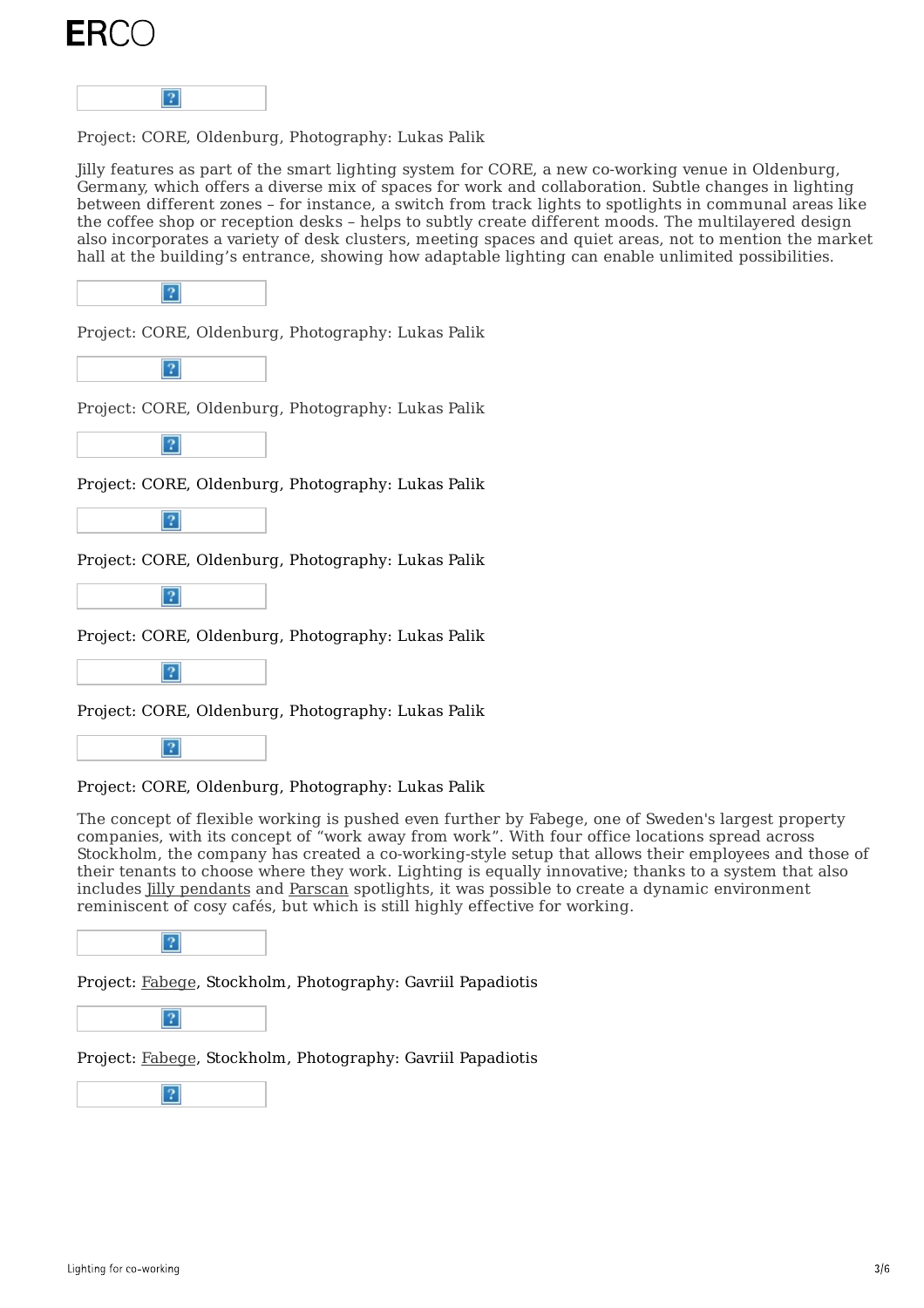

#### Project: Fabege, Stockholm, Photography: Gavriil Papadiotis



Project: Fabege, Stockholm, Photography: Gavriil Papadiotis



Project: Fabege, Stockholm, Photography: Gavriil Papadiotis



Projekt: Fabege, Stockholm, Fotografie: Gavriil Papadiotis



Projekt: Fabege, Stockholm, Fotografie: Gavriil Papadiotis

You want to plan your next office project with downlights for track? Find out how to create flexible offices with ERCO:

[www.erco.com/light-for-coworking-spaces](https://www.erco.com/light-for-coworking-spaces)



#### **Design for wellbeing**

Wellbeing is an equally important consideration in co-working. Spaces need to make their users feel comfortable, and that goes beyond the physical comforts offered by furniture. In addition to it's track downlights ERCO offers a solution with its recessed Human Centric Lighting downlight system [Iku](https://www.erco.com/en/service/microsites/products/erco-human-centric-lighting-with-iku-7306/), which uses a variety of light colours, tunable white, wattages and distributions for a positive biological effect and to support the circadian rhythm. Designed specifically for workplaces, Iku [Work](https://www.erco.com/en/products/indoor/recessed-luminaires/iku-work-7312/) downlights integrate features such as good glare control, dimming capability to allow the luminaires to subtly adapt to different visual tasks, and to support the circadian rhythm. They feature perfect dimming behaviour down to 0.1% and flicker-free light, an essential for disturbance-free video calls.



Iku Work is the ideal downlight for office workplaces with Human Centric Lighting concepts. Iku Work offers oval wide flood distribution (approx. 60° x 80°) specifically for workstations arranged in rows.



Iku is the ideal, economical lighting for public buildings, office buildings and conference centres as well as smaller rooms in restaurants and hotels.

You want to get more practical knowledge and planning strategies for your next HCL project?

#### **Human Centric [Lighting](https://www.erco.com/download/content/3-media/hcl-whitepaper/erco-whitepaper-hcl-08-2021-de.pdf)**

Download the ERCO Human Centric Lighting whitepaper

#### **Products**

- $\bullet$  [Indoor](https://www.erco.com/en/products/indoor/overview-5760/)
- [Outdoor](https://www.erco.com/en/products/outdoor/overview-5764/)
- All [products](https://www.erco.com/en/products/products-6202/)
- Product [innovations](https://www.erco.com/en/projects/focus/products/new-products-2022-1-7358/)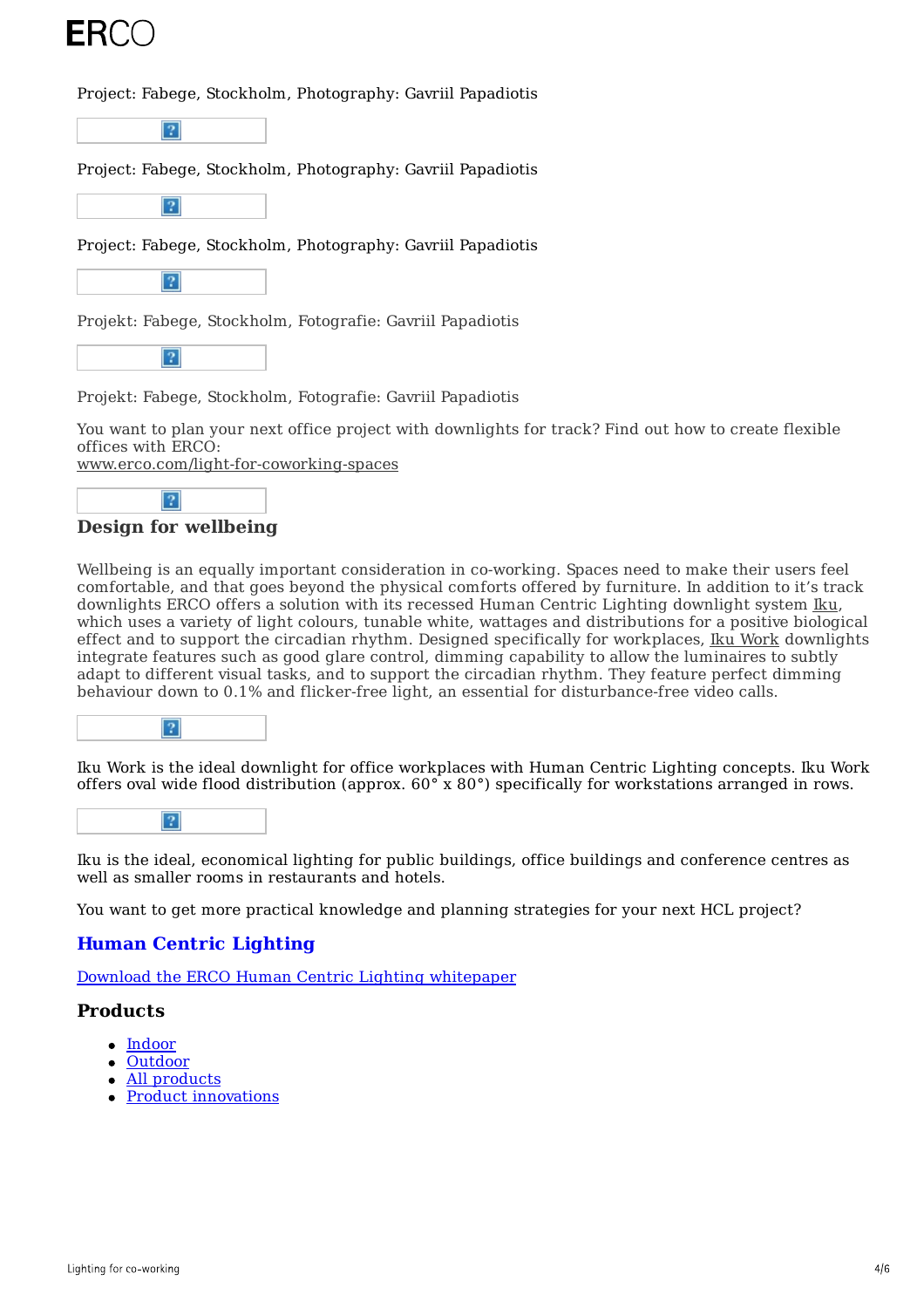# ERCO

- [Product](https://www.erco.com/en/products/product-finder-7093/) Finder
- Light [Finder](https://www.erco.com/en/products/light-finder-7133/)

#### **Career**

- [Career](https://www.erco.com/en/career/career-at-erco-7019/) at ERCO
- [Vacancies](https://www.erco.com/en/career/vacancies-7032/)
- Pupils & [students](https://www.erco.com/en/career/pupils-students/vocational-training-and-dual-studies-7020/)
- Career [starters](https://www.erco.com/en/career/career-at-erco/career-starters-7016/)
- [Professionals](https://www.erco.com/en/career/career-at-erco/professionals-7017/)
- Professionals in the sales [organisations](https://www.erco.com/en/career/career-at-erco/professionals-in-the-sales-organisations-7018/)
- [People](https://www.erco.com/en/career/people-at-erco-7021/) at ERCO

#### **Projects**

- Work light for office- and [administrative](https://www.erco.com/en/projects/projects-6200/?filter=work) buildings
- Culture light for [museums](https://www.erco.com/en/projects/projects-6200/?filter=culture) and galleries
- [Community](https://www.erco.com/en/projects/projects-6200/?filter=community) light for public buildings
- Public & outdoor light for [facades,](https://www.erco.com/en/projects/projects-6200/?filter=public) paths and more
- [Contemplation](https://www.erco.com/en/projects/projects-6200/?filter=contemplation) light for sacral buildings
- Living light for [residential](https://www.erco.com/en/projects/projects-6200/?filter=living) spaces
- Shop light for worlds of [shopping](https://www.erco.com/en/projects/projects-6200/?filter=shop)
- Hospitality light for hotels and [restaurants](https://www.erco.com/en/projects/projects-6200/?filter=hospitality)
- All [projects](https://www.erco.com/en/projects/projects-6200/)

#### **myERCO**

- [Watchlist](https://lightfinder.erco.com/myerco/en)
- [Login](https://lightfinder.erco.com/myerco/auth/form_login/en)
- [Register](https://lightfinder.erco.com/myerco/auth/create_user/en)

#### **Planning light**

- Work light for office- and [administrative](https://www.erco.com/en/designing-with-light/work/work-6443/) buildings
- Culture light for [museums](https://www.erco.com/en/designing-with-light/culture/culture-6493/) and galleries
- [Community](https://www.erco.com/en/designing-with-light/community/community-6661/) light for public buildings
- Public & outdoor light for [facades,](https://www.erco.com/en/projects/public/light-for-outdoors-7262/) paths and more
- [Contemplation](https://www.erco.com/en/projects/contemplation/contemplation-5956/) light for sacral buildings
- Living light for [residential](https://www.erco.com/en/projects/living/living-5778/) spaces
- Shop light for worlds of [shopping](https://www.erco.com/en/designing-with-light/shop/shop-6532/)
- Hospitality light for hotels and [restaurants](https://www.erco.com/en/projects/hospitality/hospitality-5780/)
- Light [Guide](https://www.erco.com/en/guide/guide-6188/)

#### **About ERCO**

- [Company](https://www.erco.com/en/company/light-factory/about-erco-6017/)
- [Sustainability](https://www.erco.com/en/service/supplier/sustainability-7152/)
- Review of [current](https://www.erco.com/en/projects/focus/background/review-of-current-awards-6182/) awards

#### **Contact**

- [Consulting](https://www.erco.com/en/contact/sales-2827/)
- [Seminars](https://www.erco.com/en/seminars/lighting-seminars-3162/) and events
- [Press](https://press.erco.com/en/)
- About ERCO [Purchasing](https://www.erco.com/en/service/supplier/about-erco-purchasing-7148/)
- Subscribe to the [newsletter](https://www.erco.com/en/service/newsletter-5931/)

#### **Downloads**

[Planning](https://download.erco.com/en/) data and print media